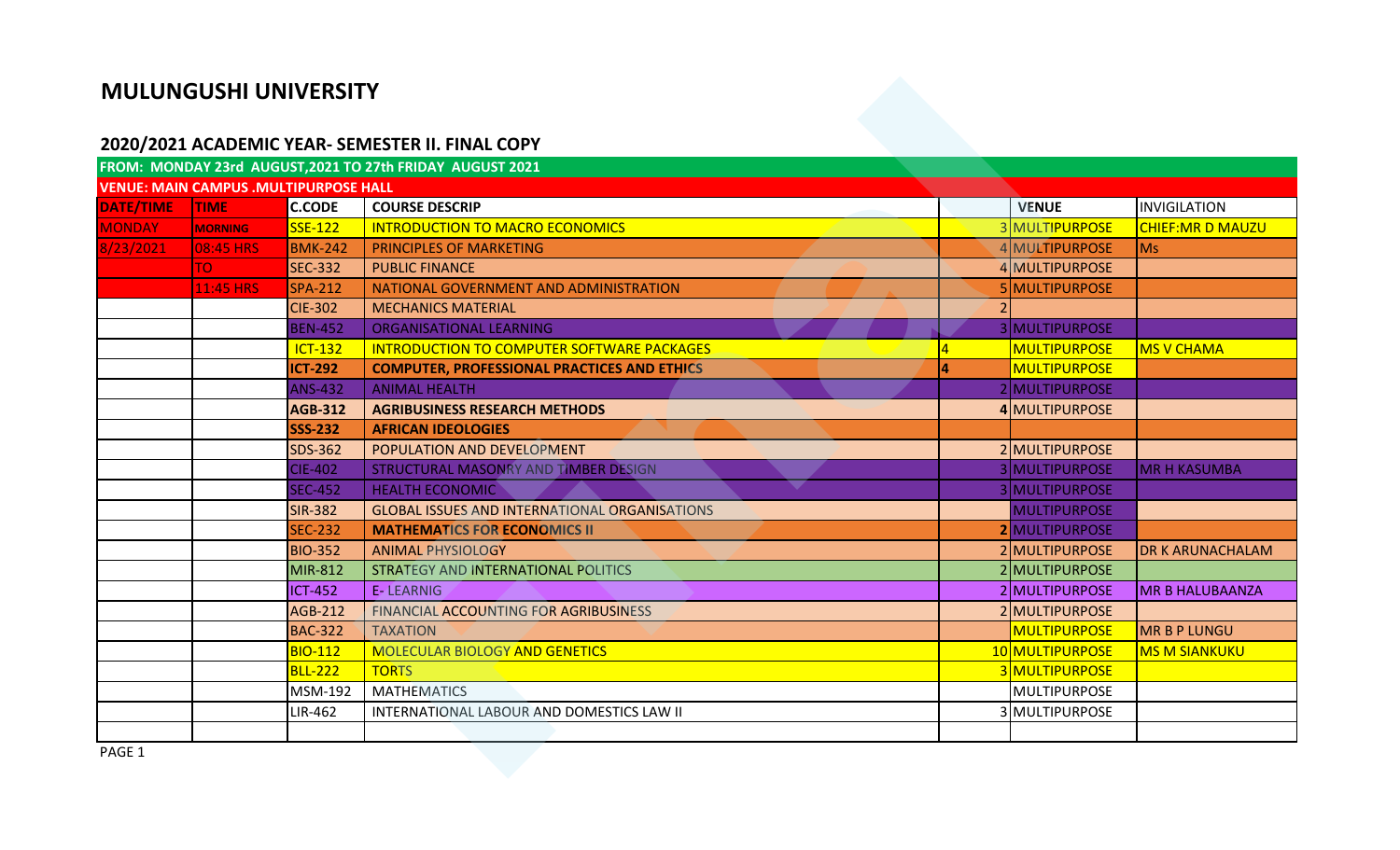| <b>DATE /DAY</b> | <b>TIME</b> | <b>C.CODE</b> | <b>COURSE DESCRIPTION</b> |  | VENUE | <i><b>INVIGILATION</b></i> |
|------------------|-------------|---------------|---------------------------|--|-------|----------------------------|
| <b>TUESDAY</b>   |             |               |                           |  |       |                            |
| 8/24/2021        |             |               | <b>HOLYDAY</b>            |  |       | <b>HOLYDAY</b>             |
|                  |             |               |                           |  |       |                            |
|                  |             |               |                           |  |       |                            |

| <b>DATE /DAY</b>        | <b>TIME</b>    | <b>C.CODE</b>   | <b>COURSE DESCRIPTION</b>                                      |                | <b>VENUE</b>          | <b>INVIGILATION</b> |
|-------------------------|----------------|-----------------|----------------------------------------------------------------|----------------|-----------------------|---------------------|
| <b>TUESDAY</b>          |                |                 |                                                                |                |                       |                     |
| 8/24/2021               |                |                 | <b>HOLYDAY</b>                                                 |                |                       | <b>HOLYDAY</b>      |
|                         |                |                 |                                                                |                |                       |                     |
|                         |                |                 |                                                                |                |                       |                     |
|                         |                |                 |                                                                |                |                       |                     |
| <b>DATE / DAY</b>       | <b>TIME</b>    | <b>C.CODE</b>   | <b>COURSE DESCRIPTION</b>                                      |                | <b>VENUE</b>          | <b>INVIGILATION</b> |
| <b>WEDNESDAY</b>        | <b>MORNING</b> | <b>SIR-362</b>  | <b>INTRODUCTION TO CHINESE LANGUAGE II</b>                     |                | 6 MULTIPURPOSE        | <b>MR WANG</b>      |
| 8/25/2021               | 08:45 HRS      | <b>NRL-312</b>  | AGRICULTURAL AND NATURAL RESOURCE POLICY AND LEGISLATION       |                | <b>3 MULTIPURPOSE</b> |                     |
|                         | TO.            | <b>CHE-112</b>  | <b>INTRODUCTORY CHEMISTRY</b>                                  |                | 10 MULTIPURPOSE       | Mr. Derrick Banda   |
|                         | 11:30 HRS      | <b>ICT-222</b>  | <b>OPERATING SYSTEMMS</b>                                      |                | 4 MULTIPURPOSE        |                     |
|                         |                | <b>BAC-312</b>  | <b>COST AND MANAGEMENT</b>                                     |                | MULTIPURPOSE          | <b>MR P B LUNGU</b> |
|                         |                | <b>ANS-422</b>  | <b>AQUACULTURAL PRODUCTION</b>                                 |                |                       |                     |
|                         |                | <b>SPA-312</b>  | <b>COMPARATIVE PUBLIC ADMINISTRATION</b>                       |                | 3 MULTIPURPOSE        |                     |
|                         |                | <b>MIR-822</b>  | <b>GLOBAL GOVERNANCE</b>                                       |                |                       |                     |
|                         |                | <b>CIE-562</b>  | <b>WATER RESOURCES MANAGEMENT</b>                              |                | <b>MULTIPURPOSE</b>   |                     |
|                         |                | <b>SDS-442</b>  | MONITORING AND EVALUATION OF DEVELOPMENT POLICIES AND PROJECTS |                | MULTIPURPOSE          |                     |
|                         |                | <b>AGB-342</b>  | PROCESSING OF AGRICULTURAL PRODUCTS                            |                | 4 MULTIPURPOSE        |                     |
|                         |                | <b>EDU-212</b>  | SOCIOLOGY OF EDUCATION                                         |                | 3 MULTIPURPOSE        | kabeta              |
|                         |                | <b>ICT-382</b>  | SOFTWARE ENGINEERING                                           | $\overline{3}$ | <b>MULTIPURPOSE</b>   | <b>MR G MWESHI</b>  |
|                         |                | <b>SEC-432</b>  | <b>ECONOMIC PLANNING AND DEVELOPMENT</b>                       |                | 3 MULTIPURPOSE        |                     |
|                         |                | <b>AGB-222-</b> | <b>INTRODUCTION TO AGRICULTURAL ECONOMICS</b>                  |                | 5 MULTIPURPOSE        | MR S ZIMBA          |
|                         |                | <b>EDU-432</b>  | <b>GENERAL TEACHING METHODS</b>                                |                | 3 MULTIPURPOSE        |                     |
|                         |                | <b>CIE-362</b>  | <b>ENGINEERING SURVEY AND INFORMATICS</b>                      |                | 2 MULTIPURPOSE        | <b>MRIZIWA</b>      |
|                         |                | <b>SSS-242</b>  | QUANTATIVE SOCIAL RESEARCH METHODS                             |                | MULTIPURPOSE          | MR N CHISONGA       |
|                         |                | <b>LLM-812</b>  | INTERNATIONAL FINANCIAL AND ECONOMIC CRIMINAL LAW              |                | <b>MULTIPURPOSE</b>   |                     |
| <b>MOVED TO 27/8/21</b> |                | <b>LIR-252</b>  | <b>BUSINESS LAW</b>                                            |                |                       |                     |
|                         |                | <b>BCS-212</b>  | <b>MEDIA IN ZAMBIA</b>                                         |                |                       |                     |
|                         |                | <b>LIR-432</b>  | LABOUR AND EMPLOYMENT LAW II                                   |                |                       |                     |
|                         |                | <b>BAF-212</b>  | <b>FINANCIAL ACCOUNTING</b>                                    |                |                       | <b>MRS NSAMA</b>    |
|                         |                |                 |                                                                |                |                       |                     |
| PAGE <sub>2</sub>       |                |                 |                                                                |                |                       |                     |
|                         |                |                 |                                                                |                |                       |                     |
|                         |                |                 |                                                                |                |                       |                     |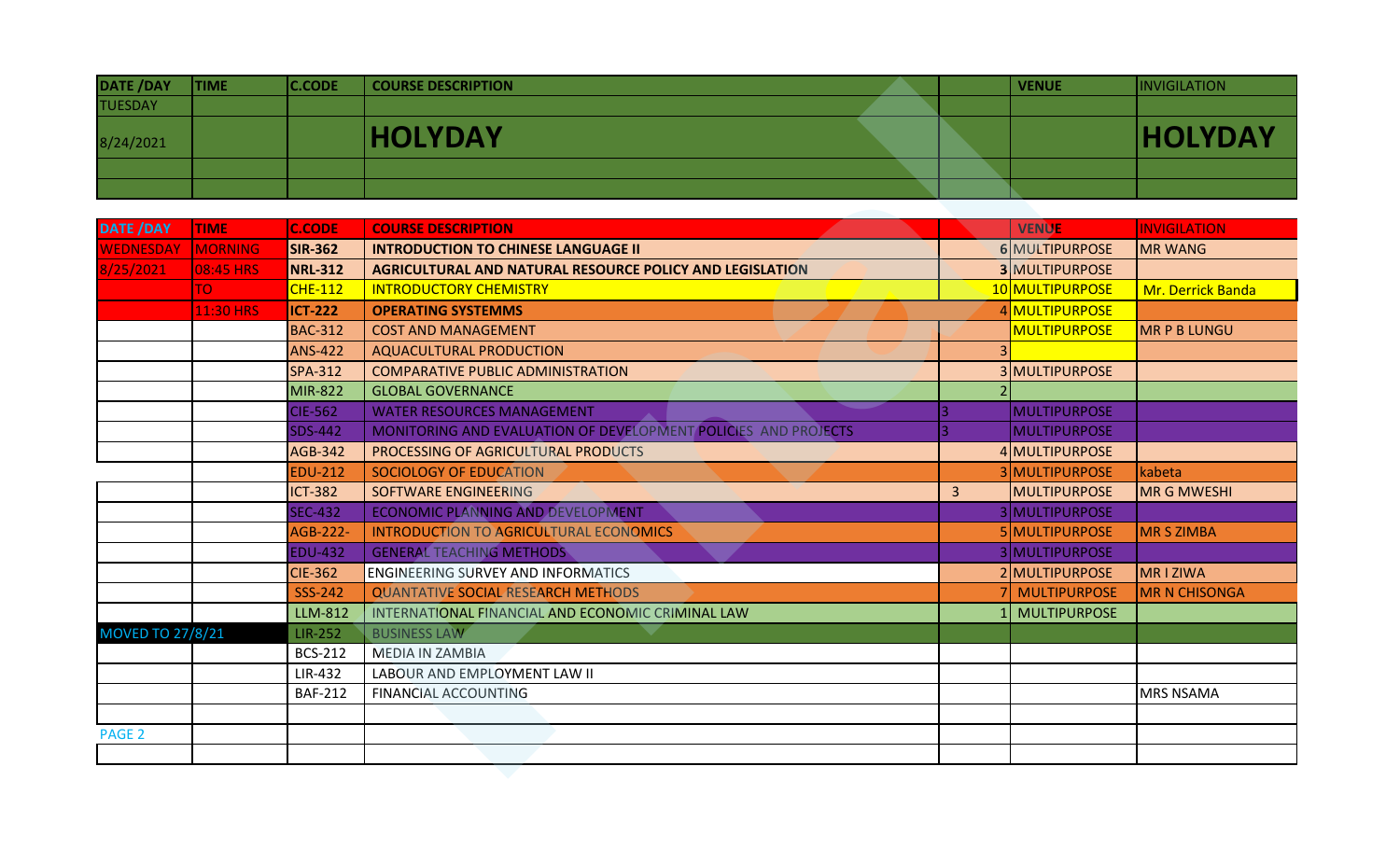| DATE /DAY        | <b>TIME</b>      | <b>C.CODE</b>  | <b>COURSE DESCRIPTION</b>                                  | <b>VENUE</b>        | <b>INVIGILATION</b>  |
|------------------|------------------|----------------|------------------------------------------------------------|---------------------|----------------------|
| <b>WEDNESDAY</b> | <b>AFTERNOON</b> | <b>SEC-422</b> | <b>INDUSTRIAL ECONOMICS</b>                                | 3 <sup>1</sup>      |                      |
| 8/25/2021        | 14:00 HRS        | <b>SDS-432</b> | <b>DEVELOPMENT COMMUNICATION</b>                           | 2 MULTIPURPOSE      | <b>MR S MPOHA</b>    |
|                  | TO <b>T</b>      | <b>SDS-252</b> | ENVIRONMENTAL ISSUES IN LEAST DEVELOPMENT COUNTRSES        | 3 MULTIPURPOSE      | <b>MR N CHISONGA</b> |
|                  | 17:00 HRS        | <b>EGM-312</b> | <b>ENGINEERING MATHEMATICS</b>                             | MULTIPURPOSE        |                      |
|                  |                  | <b>BAC-212</b> | PRINCIPLES OF ACCOUNTS                                     | 4 MULTIPURPOSE      |                      |
|                  |                  | <b>SIR-332</b> | <b>INTERNATIONAL PEACE AND SECURITY II</b>                 | 3 MULTIPURPOSE      | <b>MR A MWANSA</b>   |
|                  |                  | <b>SEC-312</b> | <b>MONEY AND BANKING</b>                                   | 3 MULTIPURPOSE      |                      |
|                  |                  | <b>MSM-112</b> | <b>MATHEMATICS II (CALCULUS &amp; ANALYTICAL GEOMETRY)</b> | MULTIPURPOSE        | MR L MATINDIH        |
|                  |                  | <b>AGB-232</b> | INTERMEDIATE AGRIBUSINESS MANAGEMENT                       | 3 MULTIPURPOSE      |                      |
|                  |                  | <b>PSM-332</b> | PROJECT MANAGEMENT                                         | <b>MULTIPURPOSE</b> |                      |
|                  |                  | <b>EDU-412</b> | <b>CURRICULUM STUDIES</b>                                  | 3 MULTIPURPOSE      | <b>DR R KABETA</b>   |
|                  |                  | <b>CIE-412</b> | <b>REINFORCED CONCRETE DESIGN</b>                          | $\vert 3 \vert$     |                      |
|                  |                  | <b>MIR-802</b> | <b>QUANTITATIVE RESEARCH METHODS</b>                       | 2                   |                      |
|                  |                  | <b>BEN-142</b> | FUNDAMENTALS OF ENTREPRENEURSHIP                           | 4 MULTIPURPOSE      |                      |
|                  |                  | <b>BIO-322</b> | <b>GENETICS</b>                                            | 3 MULTIPURPOSE      |                      |
|                  |                  |                |                                                            | 38                  |                      |
| PAGE 3           |                  |                |                                                            |                     |                      |
|                  |                  |                |                                                            |                     |                      |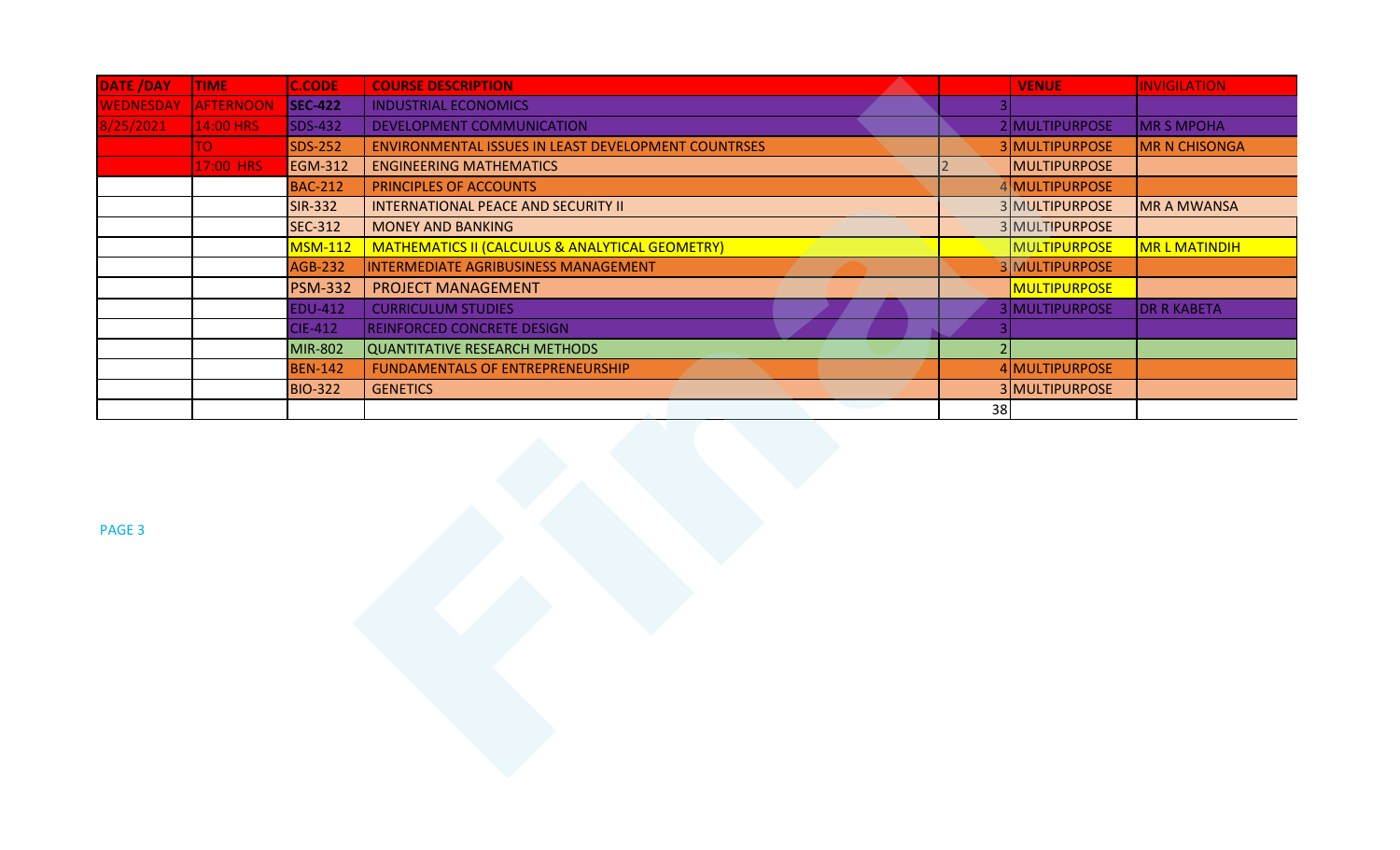| DATE /DAY       | <b>TIME</b>    | <b>C.CODE</b>  | <b>COURSE DESCRIPTION</b>                            | <b>VENUE</b>          | <b>INVIGILATION</b> |
|-----------------|----------------|----------------|------------------------------------------------------|-----------------------|---------------------|
| <b>THURSDAY</b> | <b>MORNING</b> | <b>AGC-422</b> | SEED PRODUCTION AND TECHNOLOGY                       | <b>MULTIPURPOSE</b>   | <b>MR N BBEBE</b>   |
| 8/26/2021       | 08:45 HRS      | <b>BMK-302</b> | <b>MARKETING RESEARCH</b>                            | <b>MULTIPURPOSE</b>   |                     |
|                 | <b>OT</b>      | <b>DMS-412</b> | DISASTER RISK REDUCTION AND MANAGEMENT               | 2 MULTIPURPOSE        |                     |
|                 | 11:30 HRS      | <b>BHR-222</b> | SOCIOLOGY OF WORK, NETWORKS AND IDNTITIES            |                       |                     |
|                 |                | <b>AGB-442</b> | AGRICULTURE AND AGRIBUSINESS POLICIES                | 2 MULTIPURPOSE        | <b>MRILICHILO</b>   |
|                 |                | <b>SIR-282</b> | <b>AFRICAN POLITICS THOUGHT</b>                      | MULTIPURPOSE          | <b>MRJTMWALE</b>    |
|                 |                | <b>MIR-842</b> | AFRICA AND WORLD POLITICS                            | 2 MULTIPURPOSE        | <b>MR K MATOBA</b>  |
|                 |                | <b>BBC-362</b> | <b>BUSINESS COMMUNICATION</b>                        | 2 MULTIPURPOSE        |                     |
|                 |                | <b>BMG-101</b> | ETHICS AND SUSTAINABLE BEHAVIOUR IN SOCIETY          | 10 MULTIPURPOSE       | DR P KALYABANYAMA   |
|                 |                | <b>CHE-312</b> | <b>ENERGY TRANSDUCING SYSTEM</b>                     | <b>3 MULTIPURPOSE</b> |                     |
|                 |                | <b>ICT-442</b> | <b>ADVANCED SECURITY</b>                             | <b>MULTIPURPOSE</b>   |                     |
|                 |                | <b>ICT-202</b> | DATA STRUCTURESS AND ALGORITHMS                      | <b>3 MULTIPURPOSE</b> | MR Wang             |
|                 |                | <b>CIE-352</b> | <b>SOIL MECHANICS</b>                                | MULTIPURPOSE          |                     |
|                 |                | <b>SDS-262</b> | POLITICAL EOCNOMY OF DEVELOPMENT                     | MULTIPURPOSE          |                     |
|                 |                | <b>SIR 372</b> | <b>POLITICS AND GOVERNANCE IN SUB-SAHARAN AFRICA</b> | MULTIPURPOSE          |                     |
|                 |                | <b>AGB-112</b> | <b>INTRODUCTION TO AGRIBUSINESS MANAGEMENT</b>       | MULTIPURPOSE          |                     |
|                 |                | <b>SEC-352</b> | <b>INTERNATIONAL FINANCE</b>                         | 2 MULTIPURPOSE        | <b>MS E SIYOTO</b>  |
|                 |                | <b>SEC-412</b> | <b>RURAL AND URBAN ECONOMICS</b>                     | MULTIPURPOSE          |                     |
|                 |                | <b>EDU-352</b> | AGRICULTURAL SCIENCE TEACHING METHODS                | <b>MULTIPURPOSE</b>   | <b>MR MICHELO</b>   |
|                 |                | <b>BLL-242</b> | <b>CONSTITUTIONAL LAW II</b>                         | <b>MULTIPURPOSE</b>   |                     |
|                 |                | <b>BCS-252</b> | <b>MEDIA AND IDENTITY</b>                            | <b>MULTIPURPOSE</b>   |                     |
|                 |                | <b>BMG-452</b> | <b>OPERATION RESEARCH</b>                            | 2 MULTIPURPOSE        |                     |
|                 |                | <b>CIE-472</b> | <b>HYDROLOGY</b>                                     | 1 MULTIPURPOSE        |                     |
| PAGE 4          |                |                |                                                      |                       |                     |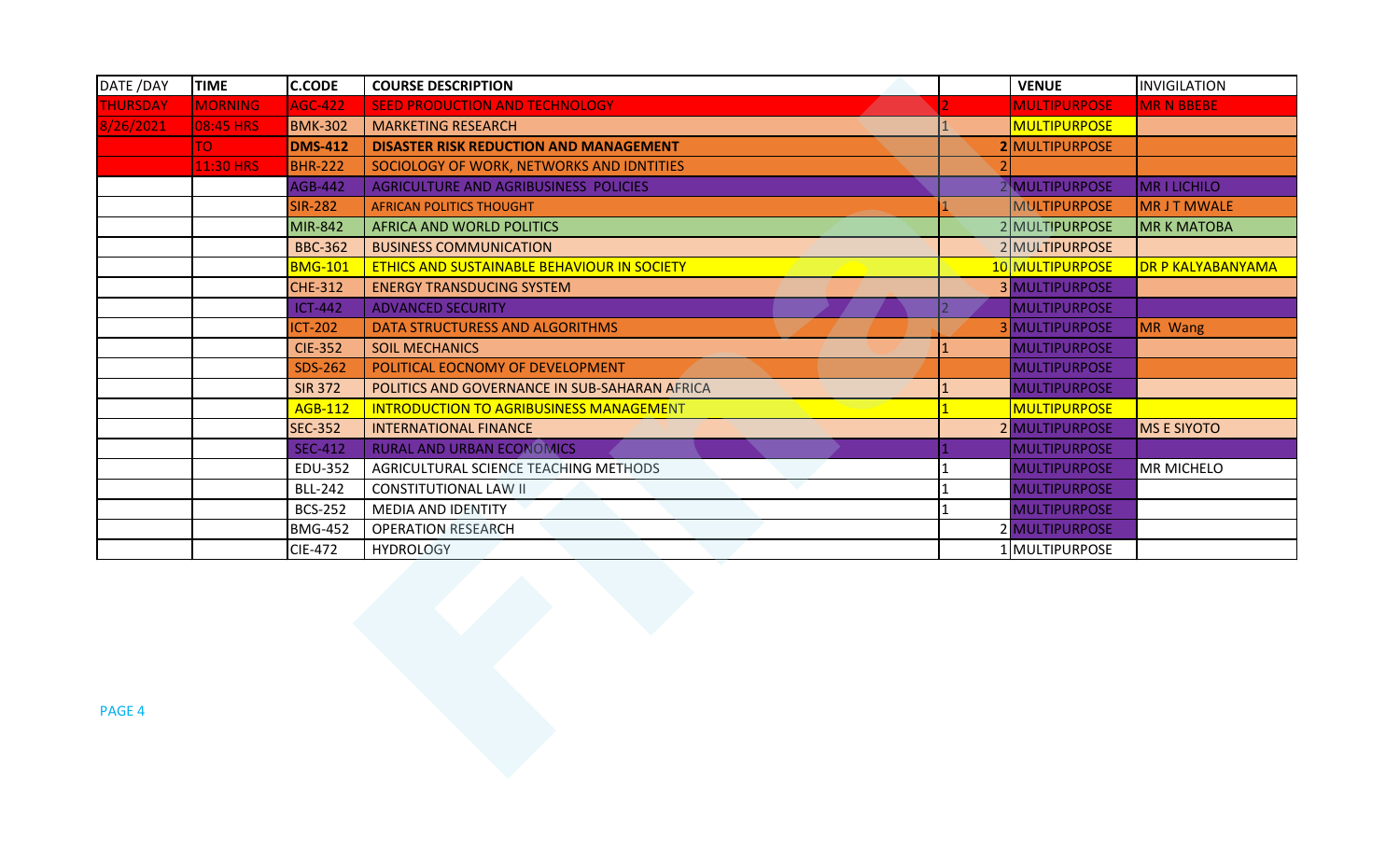| <b>FRIDAY</b><br><b>MORNING</b><br>8/27/2021<br>08:45 HRS | <b>MSS-242</b> | <b>BUSINESS STATISTICS II</b>                                 |                | <b>MULTIPURPOSE</b>   |                     |
|-----------------------------------------------------------|----------------|---------------------------------------------------------------|----------------|-----------------------|---------------------|
|                                                           |                |                                                               |                |                       |                     |
|                                                           | <b>SEC-322</b> | <b>ECONOMETRICS II</b>                                        |                | 3 MULTIPURPOSE        |                     |
| <b>OT</b>                                                 | <b>SIR-322</b> | INTERNATIONAL ECONOMIC RELATIONS                              | $\overline{3}$ | MULTIPURPOSE          |                     |
| <b>11:30 HRS</b>                                          | <b>CIE-332</b> | <b>QUANTITY SURVEYING AND ESTIMATION</b>                      |                | <b>MULTIPURPOSE</b>   |                     |
|                                                           | <b>BBE-362</b> | <b>INNOVATION AND ENTREPRENURSSHIP</b>                        |                | MULTIPURPOSE          |                     |
|                                                           | <b>SSW-222</b> | <b>COMMUNITY DEVELOPMENT</b>                                  |                | MULTIPURPOSE          | <b>MR S MPOHA</b>   |
|                                                           | <b>ANS-412</b> | <b>FARM STRUCTURES AND MECHANISATION</b>                      |                | 3 MULTIPURPOSE        |                     |
|                                                           | <b>ICT-262</b> | <b>INTERMDIATE JAVA PROGRAMMING</b>                           |                | MULTIPURPOSE          | <b>MS V CHAMA</b>   |
|                                                           | <b>CIE-422</b> | <b>ENGINEERING MANAGEMENT AND SOCIETY II</b>                  |                | <b>3 MULTIPURPOSE</b> |                     |
|                                                           | <b>DES-432</b> | ENVIRONMENTAL PLANNING AND MANAGEMENT                         |                | MULTIPURPOSE          |                     |
|                                                           | <b>AGB-332</b> | MANAGEMENT OF FARM ENTERPRISES                                |                | MULTIPURPOSE          |                     |
|                                                           | <b>EDU-312</b> | <b>EDUCATION MEASUREMENT</b>                                  |                | 26 MULTIPURPOSE       |                     |
|                                                           | <b>AGC-222</b> | <b>FRUIT AND VEGETABLE PRODUCTIONS</b>                        |                | 4 MULTIPURPOSE        |                     |
|                                                           | <b>BMG-342</b> | PRODUCTION AND OPERATIONS MANAGEMENT                          |                | 11 MULTIPURPOSE       | <b>MR C MWAANGA</b> |
|                                                           | <b>LIR-332</b> | <b>INDUSTRIAL RELATIONS</b>                                   |                | <b>MULTIPURPOSE</b>   |                     |
|                                                           | <b>CHE-352</b> | POLYFUNCTIONL COMPOUNDS, REARRANGEMENTS AND ORGANIC SYNTHESIS |                | <b>3 MULTIPURPOSE</b> |                     |
|                                                           | <b>BHR-212</b> | <b>HUMAN RESOURCE MANAGEMENT</b>                              |                | 4 MULTIPURPOSE        | <b>MR C MAYONDI</b> |
|                                                           | <b>MIR-832</b> | THE POLITICAL ECONOMY OF NATURAL RESOURCE GOVERNANCE          |                | 2 MULTIPURPOSE        |                     |
|                                                           | <b>SEC-222</b> | <b>INTERMEDIATE MACROECONOMICS</b>                            |                | 4 MULTIPURPOSE        |                     |
|                                                           | <b>SDS-422</b> | AFRICAN DEVELOPMENT STRATEGIES                                |                | 2 MULTIPURPOSE        |                     |
|                                                           | <b>BLL-252</b> | CIVIL AND CRIMINAL PROCEDURE                                  |                |                       |                     |
|                                                           | <b>BCS-222</b> | <b>BROADCASTING SKILLS</b>                                    |                |                       |                     |
|                                                           | <b>BHR-312</b> | TRAINING AND DEVELOPMENT                                      |                |                       |                     |
|                                                           | <b>PHY-102</b> | <b>INTRODUCTORY PHYSICS II</b>                                |                |                       |                     |
| <b>PAGE 5</b>                                             |                |                                                               |                |                       |                     |